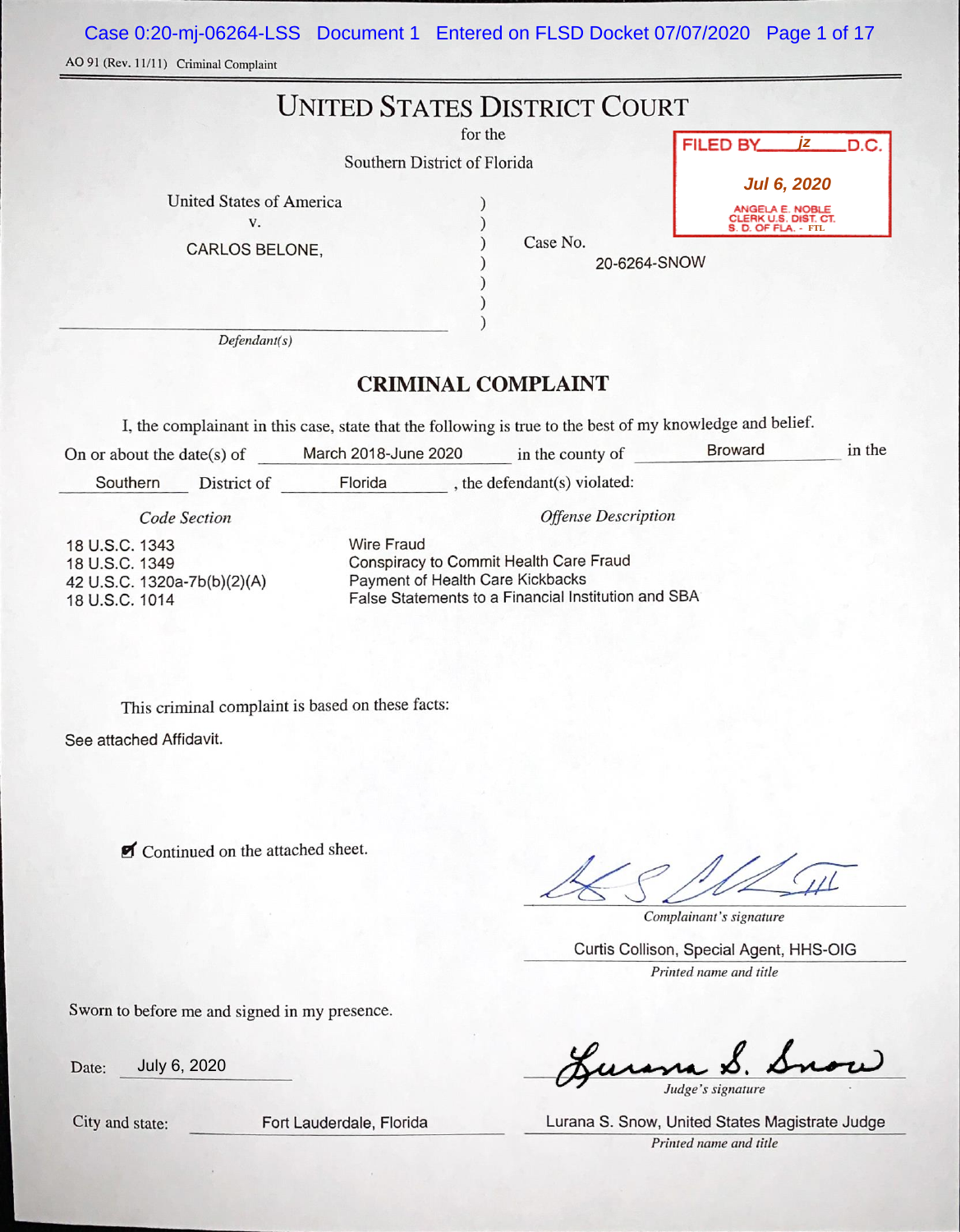### **AFFIDAVIT IN SUPPORT OF CRIMINAL COMPLAINT**

I, Curtis Collison, being duly sworn, hereby depose and state as follows:

1. I am a Special Agent at the Department of Health and Human Services, Office of the Inspector General ("HHS-OIG"), where I have been employed since 2002. I am presently assigned to the Health Care Fraud Strike Force in Miami, Florida. My current duties include the investigation of financial crimes including bank fraud, wire fraud, and health care fraud. During the course of my career with HHS-OIG, I have investigated numerous financial crimes involving fraud, including Medicare fraud perpetrated by durable medical equipment "DME" companies.

2. Throughout the course of my career, I have conducted an array of criminal investigations involving money laundering, bank fraud, public corruption, organized crime, and many other illegal schemes impacting financial institutions. I have experience conducting search, seizure and arrest warrant operations. Recently, I have been assigned to work with the U.S. Department of Justice and other law enforcement partners to investigate possible fraud associated with the stimulus and economic assistance programs created by the federal government in response to the COVID-19 pandemic.

3. This affidavit is submitted in support of a criminal complaint charging CARLOS BELONE ("BELONE") with 18 U.S.C. § 1343 (Wire Fraud), 18 U.S.C. § 1349 (Conspiracy Commit Health Care Fraud), 42 U.S.C. §1320a-7b(b)(2)(A) (Payment of Health Care Kickbacks), and 18 U.S.C. § 1014 (False Statements to a Financial Institution).

4. This affidavit is based on my personal knowledge and investigation by others, including federal and local law enforcement officials whom I know to be reliable and trustworthy. The facts contained herein have been obtained by interviewing witnesses and examining documents obtained in the course of the investigation as well as through other means. This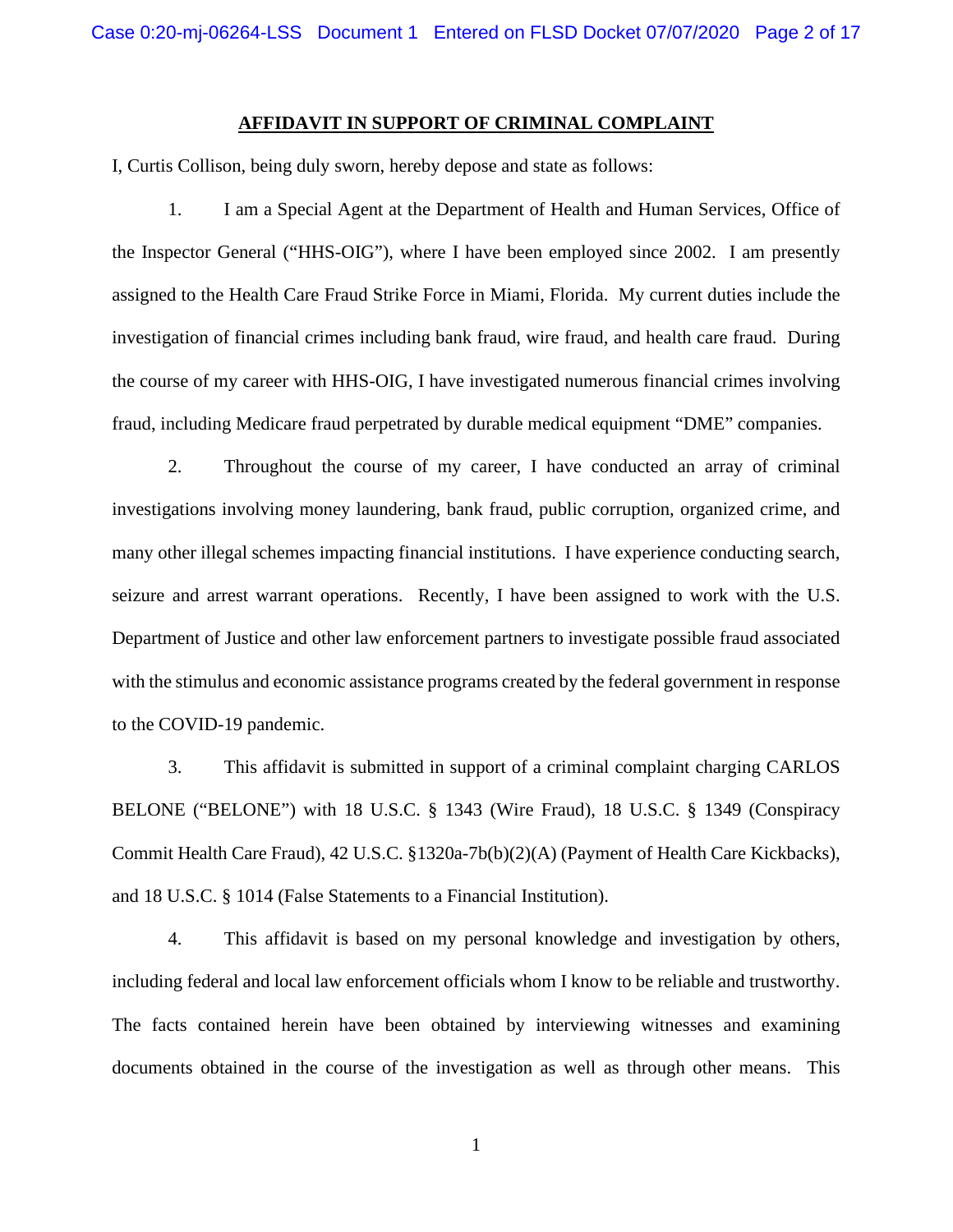affidavit does not include every fact known to me about this investigation, but rather only those facts sufficient to establish probable cause.

### **FACTS ESTABLISHING PROBABLE CAUSE**

5. As described below, investigation has revealed that BELONE was part of a conspiracy to submit false and fraudulent claims for reimbursement to Medicare for medically unnecessary items and services, and furthermore, that BELONE paid illegal bribes and kickbacks in return for doctors' orders that were used to justify claims for reimbursement to Medicare. BELONE was an owner of at least two Medicare providers that were used to accomplish this scheme: R&S Pharmacy Inc. ("R&S Pharmacy") and R&S DME Services, LLC ("R&S DME Services"). Medicare data shows that R&S Pharmacy submitted claims for \$5,013,296 for durable medical equipment ("DME") between approximately May 2018 and December 2019. Medicare paid approximately \$2,293,670. Medicare data shows that R&S DME Services submitted claims for approximately \$682,681 for DME between approximately July 2019 and January 2020. Medicare paid approximately \$242,741. BELONE was a signatory or co-signatory on the majority of the accounts that received these funds from Medicare.

6. The investigation further revealed that, in or around April 2020, after the emergence of the COVID-19 pandemic, BELONE made false and fraudulent representations in three (3) separate applications for Paycheck Protection Program ("PPP") loans on behalf of R&S Pharmacy, and submitted false and fraudulent tax records in connection with these applications. BELONE submitted these false and fraudulent applications to Lender 1 and Lender 2. While Lender 1 rejected BELONE's loan applications, Lender 2 approved his request for a PPP loan and disbursed funds to an account controlled by BELONE. Instead of using these funds for payroll relief and other purposes, as BELONE represented to Lender 2 on the PPP loan application, BELONE,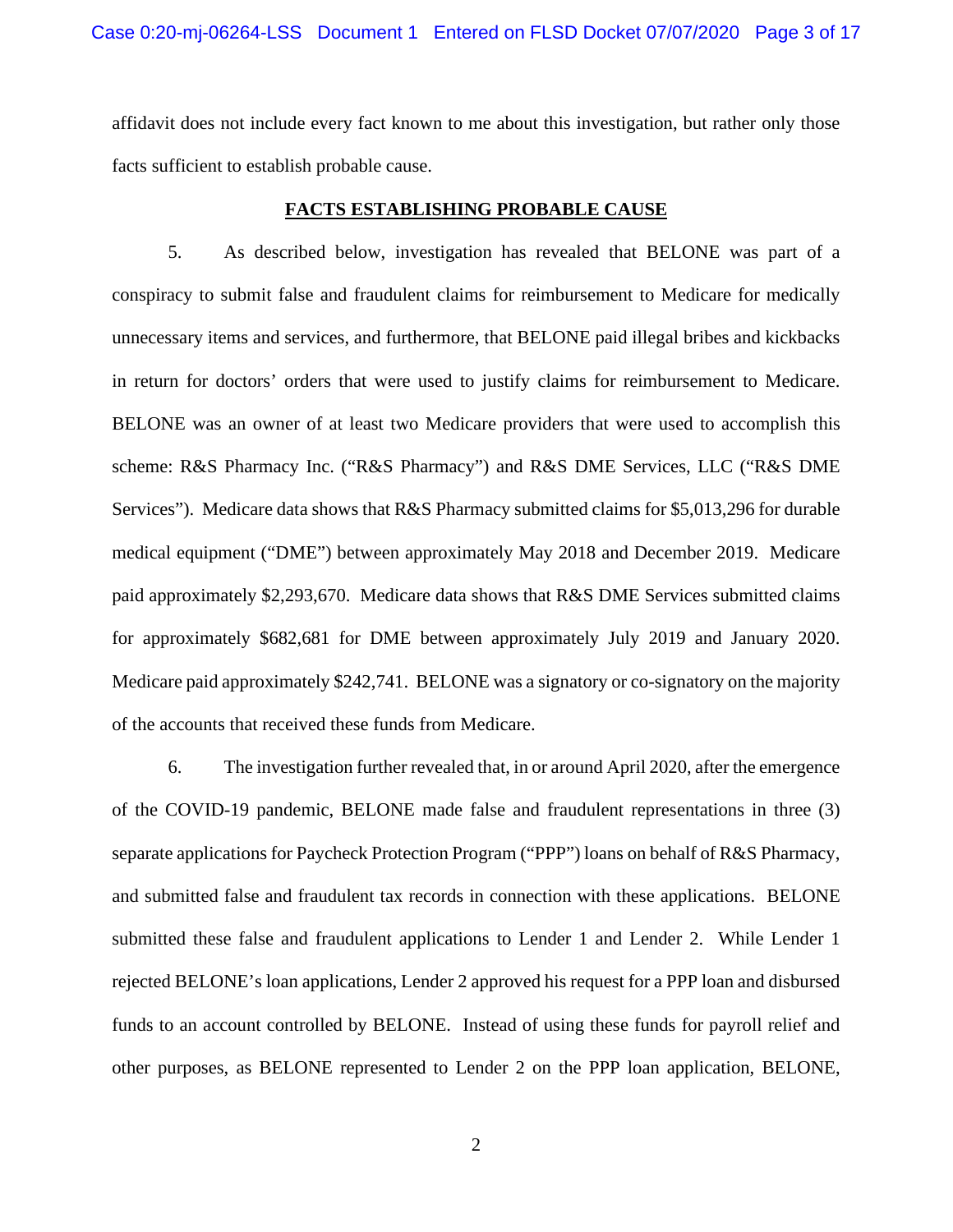among other things: (1) transferred at least \$12,000 of the PPP loan funds into a personal bank account; and (2) used at least \$3,000 to pay a company known to law enforcement to provide doctors' orders in return for kickbacks, to potentially further the fraud scheme.

## **I.The Medicare Fraud, Wire Fraud, and Kickback Scheme**

# The Medicare Program

7. The Medicare Program ("Medicare") was a federally funded program that provided free or below-cost health care benefits to certain individuals, primarily the elderly, blind, and disabled. The benefits available under Medicare were governed by federal statutes and regulations. The United States Department of Health and Human Services, through its agency, the Centers for Medicare and Medicaid Services ("CMS"), oversaw and administered Medicare. Individuals who received benefits under Medicare were commonly referred to as Medicare "beneficiaries."

8. Medicare was divided into multiple program "parts." Medicare Part B covered physician services and outpatient care, including an individual's access to durable medical equipment ("DME"), such as orthotic devices and wheelchairs.

9. Medicare was a "health care benefit program" as defined by Title 18, United States Code, Section 24(b), and a "federal health care program" as defined by Title 42, United States Code, Section 1320a-7b(f).

10. DME companies and other health care providers that provided services to Medicare beneficiaries were referred to as Medicare "providers." To participate in Medicare, providers were required to submit an application in which the providers agreed to comply with all Medicarerelated laws and regulations. If Medicare approved a provider's application, Medicare assigned the provider a Medicare "provider number." A healthcare provider with a Medicare provider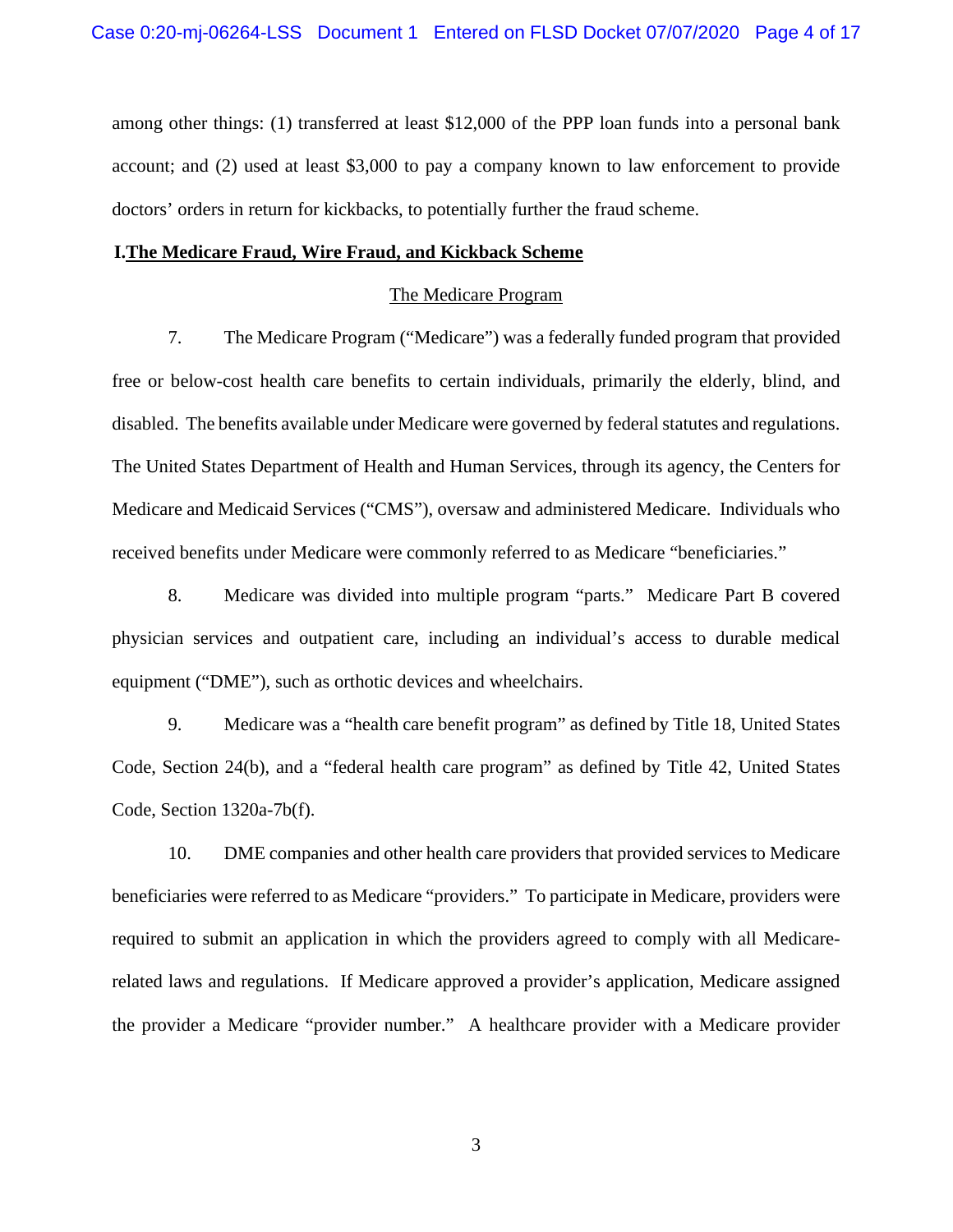number could file claims with Medicare to obtain reimbursement for services rendered to beneficiaries.

11. Enrolled Medicare providers agreed to abide by Medicare's policies and procedures, rules, and regulations governing reimbursement. To receive Medicare funds, enrolled providers were required to abide by the Anti-Kickback Statute and other laws and regulations. Providers were given access to Medicare manuals and service bulletins describing billing procedures, rules, and regulations.

12. Medicare reimbursed DME companies and other healthcare providers for items and services rendered to beneficiaries. To receive payment from Medicare, providers submitted or caused the submission of claims to Medicare electronically, through interstate wires, either directly or through a billing company.

13. A Medicare claim for DME reimbursement was required to set forth, among other things, the beneficiary's name and unique Medicare identification number, the DME provided to the beneficiary, the date the DME was provided, the cost of the DME, and the name and unique physician identification number of the physician who prescribed or ordered the equipment.

14. A claim for DME submitted to Medicare qualified for reimbursement only if it was medically necessary for the treatment of the beneficiary's illness or injury and prescribed by a licensed medical professional. Medicare would not pay a claim for DME for which a doctor's order had been procured through kickbacks.

15. I know, from my training and experience, that DME related fraud schemes are a common type of Medicare fraud in South Florida and elsewhere. As part of such schemes, DME companies enroll in the Medicare Program and use their provider numbers to submit claims for reimbursement for medically unnecessary DME. In order to increase the volume of DME claims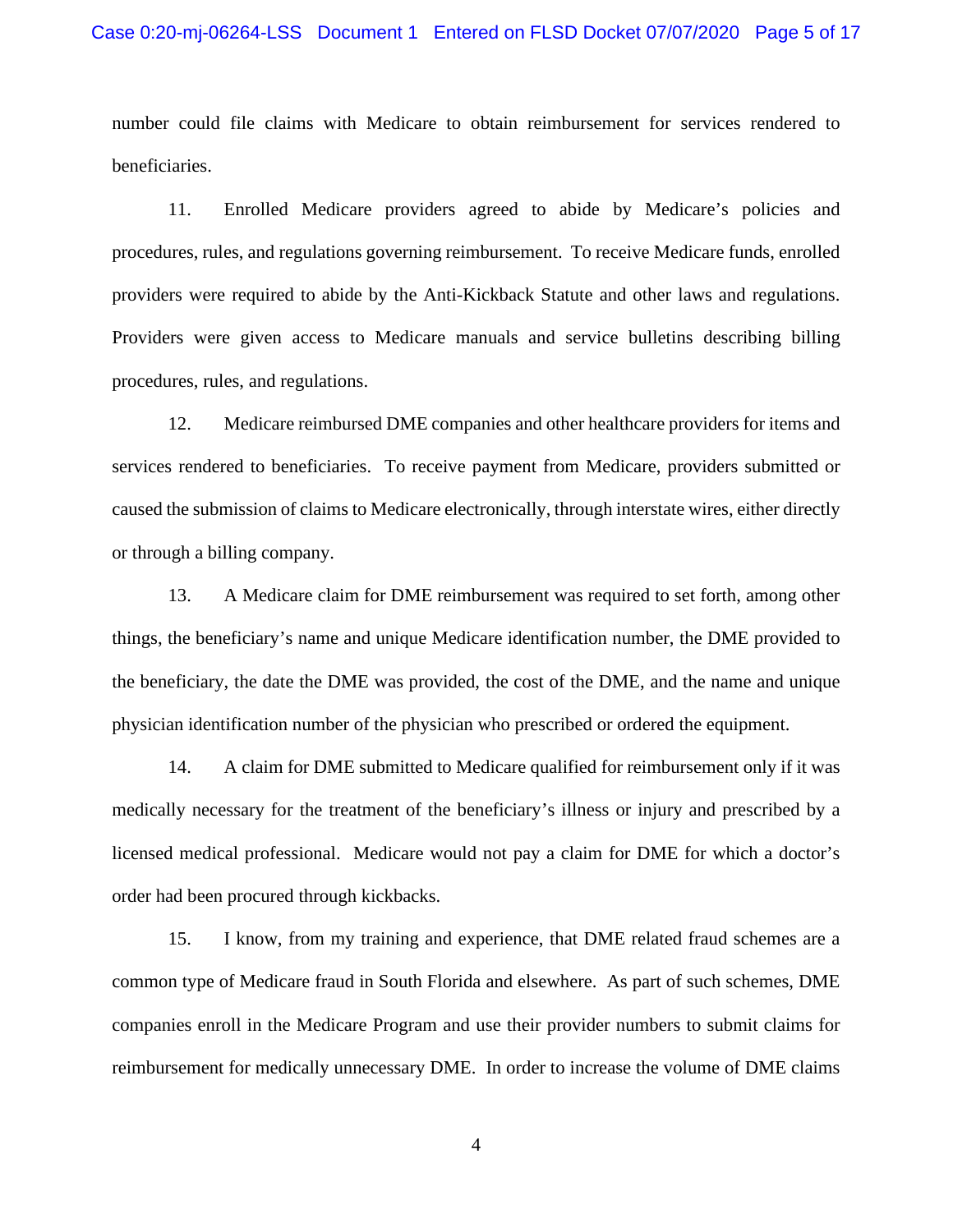submitted for reimbursement, such DME companies – either directly or through intermediary "marketing" or telemedicine companies – often pay illegal bribes and kickbacks to doctors working for telemedicine companies, who are willing to prescribe DME even when not medically warranted, and in some cases, without even examining the Medicare beneficiaries or establishing true doctor-patient relationships. Sometimes, rather than paying the doctors and medical professionals directly, such DME companies pay illegal bribes and kickbacks to "marketing companies" that serve as intermediaries, and enter sham "marketing agreements" with such individuals, whose sole function in the scheme is to accept kickbacks from DME companies in return for procuring doctors' orders. These fraudulently obtained doctors' orders, in turn, are used by the DME companies to generate a large volume of billing to Medicare in relatively short periods of time. Such DME companies, based on my training and experience, often have little overhead expenses and employ minimal staff.

#### **II. R&S Pharmacy and R&S DME Services**

16. R&S Pharmacy is a Florida corporation that was established on or about February 22, 2016 with a principal place of business in Broward County, in the Southern District of Florida.

17. R&S DME Services is a Florida Corporation that was established on or about April 30, 2018 with a principal place of business in Broward County, in the Southern District of Florida.

18. R&S Pharmacy and R&S DME Services were enrolled as Medicare providers. BELONE signed Medicare enrollment forms for R&S Pharmacy on or about September 13, 2017. As part of the R&S Pharmacy Medicare application, BELONE agreed, among other things, to abide by all Medicare rules and regulations, and not to submit claims for payment to Medicare with deliberate ignorance or reckless disregard for their truth or falsity. On or about March 26, 2018, BELONE submitted an application to enroll R&S Pharmacy as a DME provider. As part of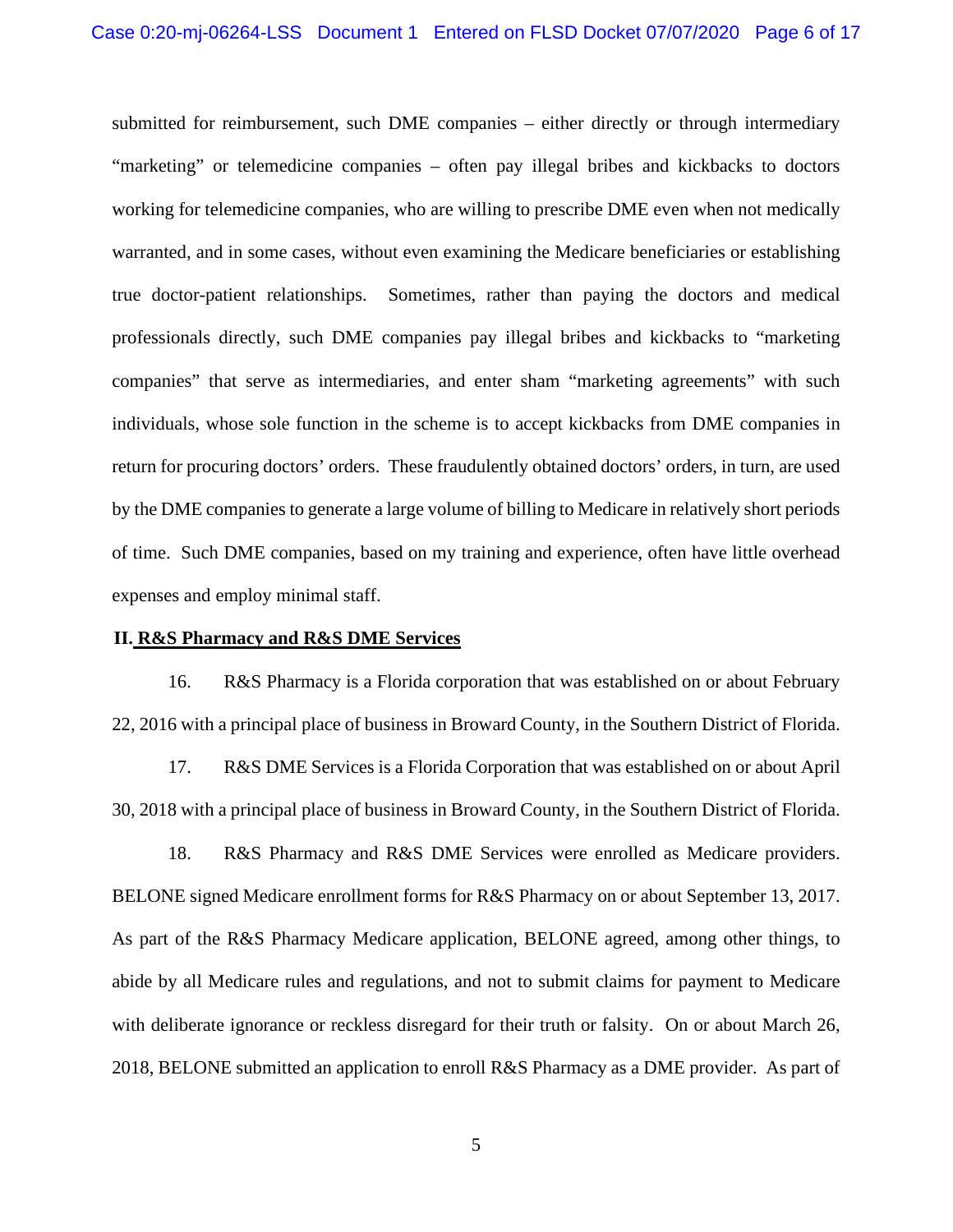that application, BELONE again agreed, among other things, to abide by Medicare rules and regulations, and not to submit claims for payment to Medicare with deliberate ignorance or reckless disregard for their truth or falsity. The enrollment documents BELONE signed also notified BELONE that false and fraudulent claims may be subject to civil and criminal penalties, and furthermore, that payment and receipt of kickbacks was a federal crime.

19. According to Medicare records, BELONE was added as an owner and director/officer of R&S DME Services on or about May 3, 2018. On or about August 14, 2019, BELONE filed an Assignment of Delegated Official form in which he again agreed, among other things, to abide by Medicare rules and regulations, and not to submit claims for payment to Medicare with deliberate ignorance or reckless disregard for their truth or falsity.

20. Medicare data shows that R&S Pharmacy submitted claims for \$5,013,296 for DME between approximately May 2018 and December 2019. Medicare paid approximately \$2,293,670.

21. Medicare data shows that R&S DME Services submitted claims for approximately \$682,681 for DME between approximately July 2019 and January 2020. Medicare paid approximately \$242,741.

22. As described more fully below, multiple referring physicians who prescribed the DME for which R&S Pharmacy submitted claims to Medicare are cooperating with the government, and have informed investigators that they signed doctors' orders for medically unnecessary DME in exchange for kickbacks.

#### Information Provided by Cooperator 1

23. In or around June 2020, law enforcement agents interviewed Cooperator 1, a "marketer" based in the Southern District of Florida. Cooperator 1 stated that, between in or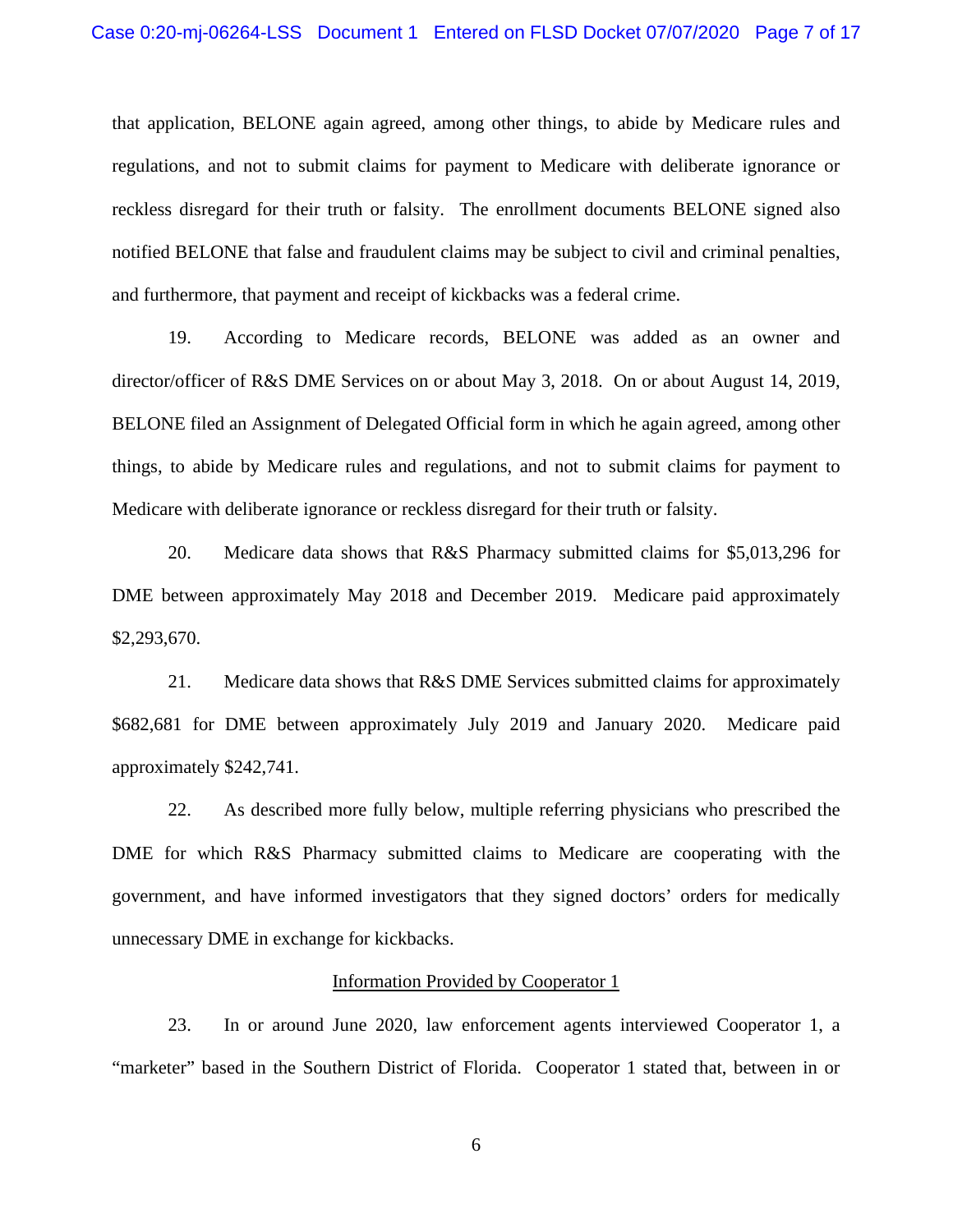around May 2018 until in or around October 2018, Cooperator 1 sold BELONE doctors' orders for DME, which BELONE used to submit false and fraudulent claims to Medicare.

24. Cooperator 1 explained to investigators that Cooperator 1 obtained doctors' orders that were generated by Telemedicine Company A. Cooperator 1 reported that BELONE paid him between \$150 and \$325 for each doctor's order, depending on the type of brace prescribed.

25. Telemedicine Company A is a telemedicine company known to law enforcement to be engaged in the sale of doctors' orders. Witness statements obtained by law enforcement have indicated that Telemedicine Company A pays telemedicine physicians to sign doctors' orders for DME regardless of medical necessity, often without speaking to the patients for whom they are prescribing the DME. Telemedicine Company A then sells signed doctors' orders to "marketing" companies who broker the doctors' orders to DME companies.

26. Cooperator 1 provided agents with bank records showing that R&S Pharmacy paid Cooperator 1's company approximately \$340,650 between in or around June 2018 and in or around August 2018. Many of these funds were transferred via interstate wire. Cooperator 1 stated that he/she did not provide any services or work to R&S Pharmacy or BELONE, and that he/she was simply paid to provide doctors' orders for DME.

27. Cooperator 1 further explained that, to conceal the nature of the illegal payments from R&S Pharmacy, Cooperator 1 and BELONE executed a sham contract that falsely described that Cooperator 1 would provide legitimate "marketing" services for R&S Pharmacy at an agreedupon rate of \$50,000 per month. Based on my training and experience, these sorts of sham contracts are commonly used by DME companies engaged in fraud, in order to conceal the illegal purchase of doctors' orders.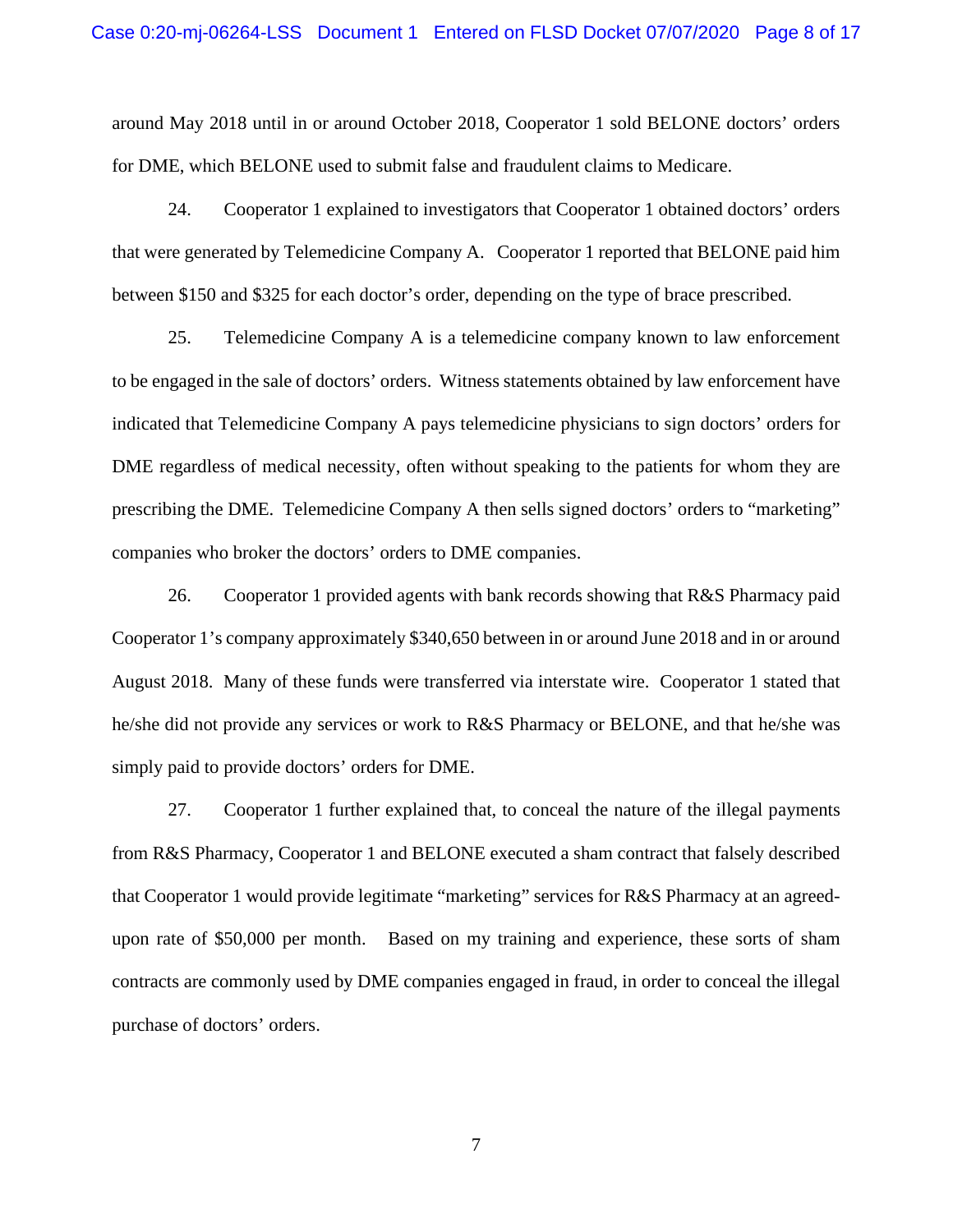28. Cooperator 1 provided investigators with a ledger that documents the doctors' orders that Cooperator 1's Company sold to R&S Pharmacy. The ledger contains a tab labeled "RS," which identifies the name of the patient, the patient's Medicare number and the brace type, and the price per doctor's order for each order that Cooperator 1 sold to R&S Pharmacy. Contrary to the \$50,000 flat fee contained in the sham contract, the ledger illustrates that R&S Pharmacy paid Cooperator 1 per doctor's order that Cooperator 1 supplied to R&S Pharmacy.

29. In late 2018, Cooperator 1 visited the premises of R&S Pharmacy and R&S DME Services, which Cooperator 1 described as a largely empty storefront. Based on my training and experience, a largely empty storefront is a red flag that a DME company is operating as a telemarketing fraud and not as a legitimate DME Company.

#### Information Provided by Cooperating Physicians

30. Telemedicine Physician A is a physician who worked for Telemedicine Company A and who is cooperating with law enforcement. Telemedicine Physician A informed investigators that he/she signed doctors' orders for DME through Telemedicine Company A regardless of medical necessity, often without speaking with patients. Telemedicine Physician A explained that Telemedicine Company A would supply him/her with pre-filled prescriptions for DME, to which he/she simply needed to add his/her electronic signature. Medicare claims data for R&S Pharmacy reflects that R&S Pharmacy submitted approximately \$43,314 in claims to Medicare for DME that was prescribed by Telemedicine Physician A. Telemedicine Physician A was charged with and pleaded guilty to conspiracy to commit health care fraud and was sentenced to 18 months' imprisonment.

31. Telemedicine Physician B is a physician who is cooperating with law enforcement and who worked for several telemedicine companies known to law enforcement to have been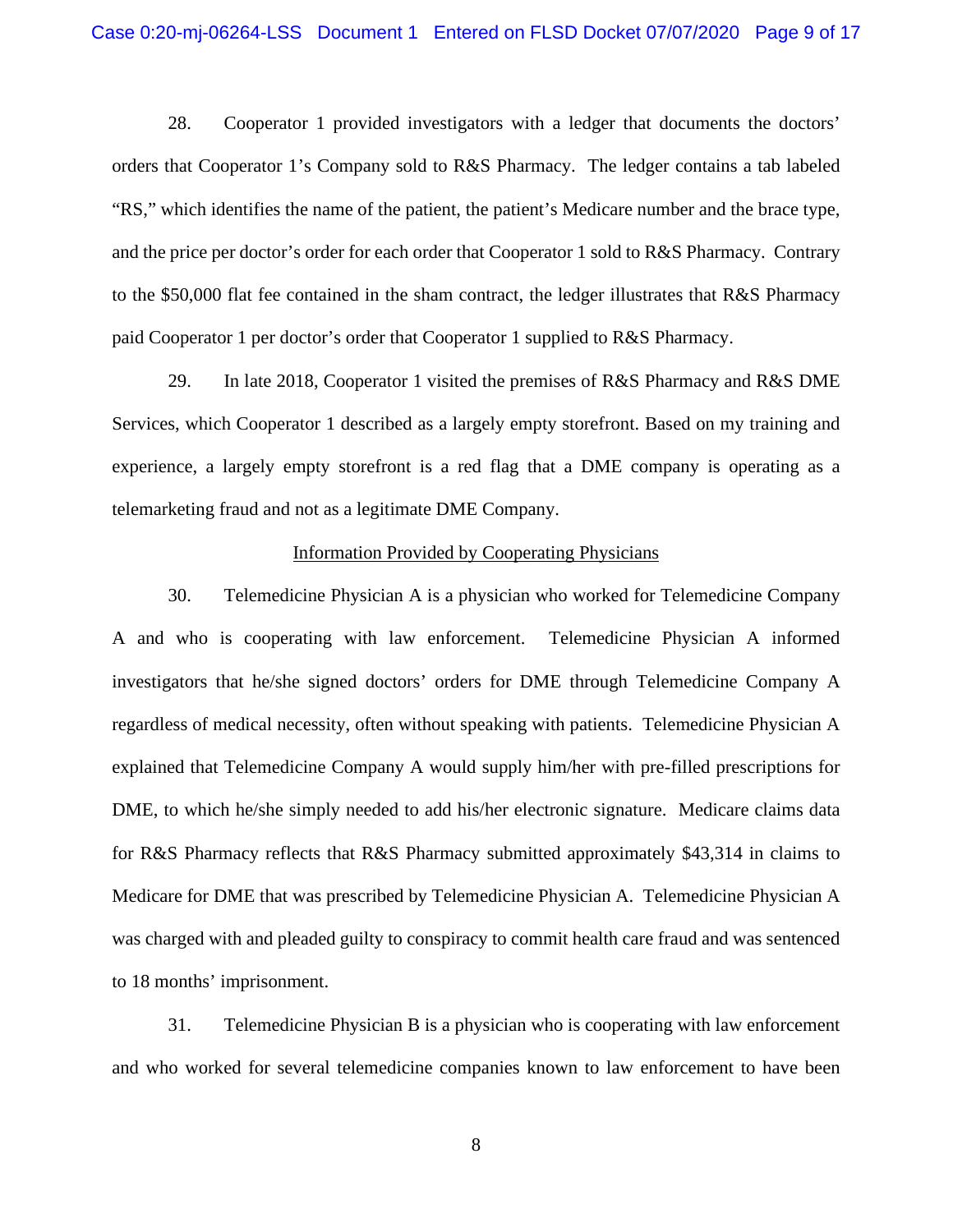engaged in the illegal sale of doctors' orders. Telemedicine Physician B informed investigators that he/she signed doctors' orders for DME regardless of medical necessity, often without speaking to patients. Medicare claims data for R&S Pharmacy reflects that R&S Pharmacy submitted approximately \$31,351 in claims to Medicare for DME that was prescribed by Telemedicine Physician B. Telemedicine Physician B was charged with and pleaded guilty to conspiracy to commit health care fraud and is pending sentencing.

### Information Provided by R&S Patients

32. Between approximately June 2018 and March 2020, over 100 Medicare beneficiaries contacted a Medicare fraud hotline to file a complaint concerning R&S Pharmacy and/or R&S DME Services. Based on my training and experience, this volume of complaints is common with DME companies that are abusing Medicare beneficiaries' billing information for profit.

33. Investigators spoke to several Medicare beneficiaries on behalf of whom R&S Pharmacy and/or R&S DME submitted claims to Medicare for reimbursement for DME. Beneficiaries generally told investigators that they did not want or need DME, and that they did not authorize their Medicare insurance numbers to be used to submit claims for DME.

34. For example, in or around July 2019, R&S DME Services submitted claims for six separate orthotic braces on behalf of patient M.E. M.E. told investigators that he/she did not want or need any orthotic braces. M.E. recalled that he/she was contacted by a telemedicine physician offering him/her orthotic braces in or around July 2019, but informed the physician that he/she did not want or need any braces. Shortly thereafter, M.E. received a package containing orthotic braces from R&S Pharmacy. M.E. promptly returned the package to R&S Pharmacy. M.E. was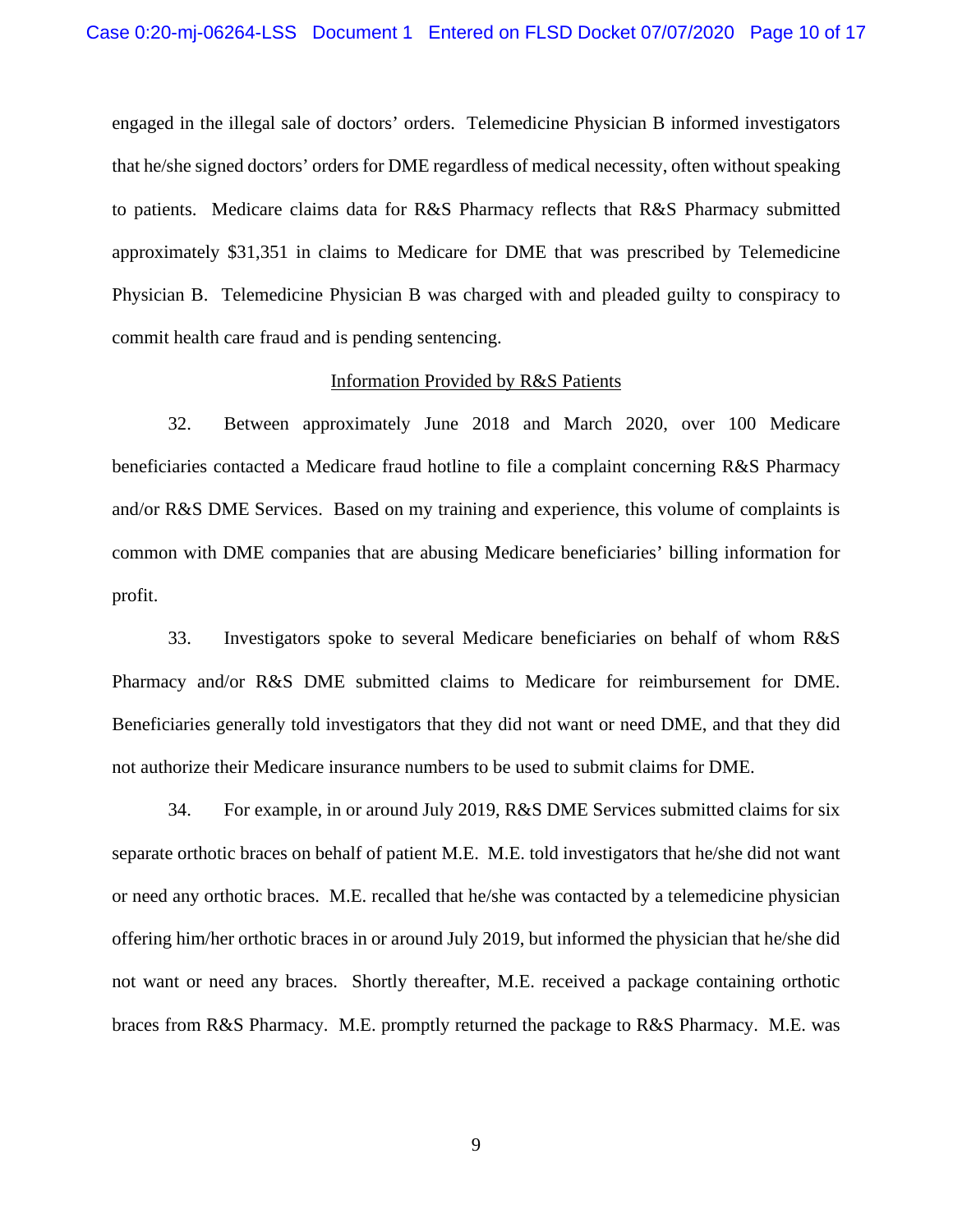never a customer of R&S Pharmacy and had otherwise never visited and never heard of R&S Pharmacy.

35. Similarly, in or around September 2019, R&S DME Services submitted claims for six separate orthotic braces on behalf of patient N.A. N.A. told investigators that he/she received several braces, but that he/she immediately returned them because he/she did not want or need them. Medicare claims data for R&S DME Services reflects that the braces were prescribed by physician L.S. Patient N.A. told investigators that he/she had never spoken to physician L.S.

36. In or around April 2019, R&S Pharmacy submitted claims for six separate orthotic braces on behalf of patient F.M. F.M. told investigators that he/she did not receive any sort of orthotic brace, and that he/she has never wanted nor needed a brace. Medicare claims data for R&S Pharmacy reflects that the braces were prescribed by physician N.D. Patient F.M. told investigators that he/she had never spoken to physician N.D.

37. In or around April and June 2018, R&S Pharmacy submitted claims for over six separate orthotic braces on behalf of patient R.S. R.S. told investigators he/she did not receive any sort of orthotic brace, and that he/she has never wanted nor needed a brace. R.S. told investigators that he/she had never authorized his Medicare number to be used to submit a claim for an orthotic brace. Medicare claims data for R&S Pharmacy reflects that the braces were prescribed by physician J.K. R.S. told investigators that he/she had never spoken to physician L.M. Medicare paid R&S Pharmacy approximately \$2,553 for claims based on DME purportedly provided to R.S.

38. Based on my training and experience, submitting a claim for numerous orthotic braces for a single patient is part of a fraudulent practice called "upselling," in which a DME company attempts to bill Medicare for as many braces as possible on behalf of a single beneficiary. This is a red flag that the DME company is submitting claims for medically unnecessary DME,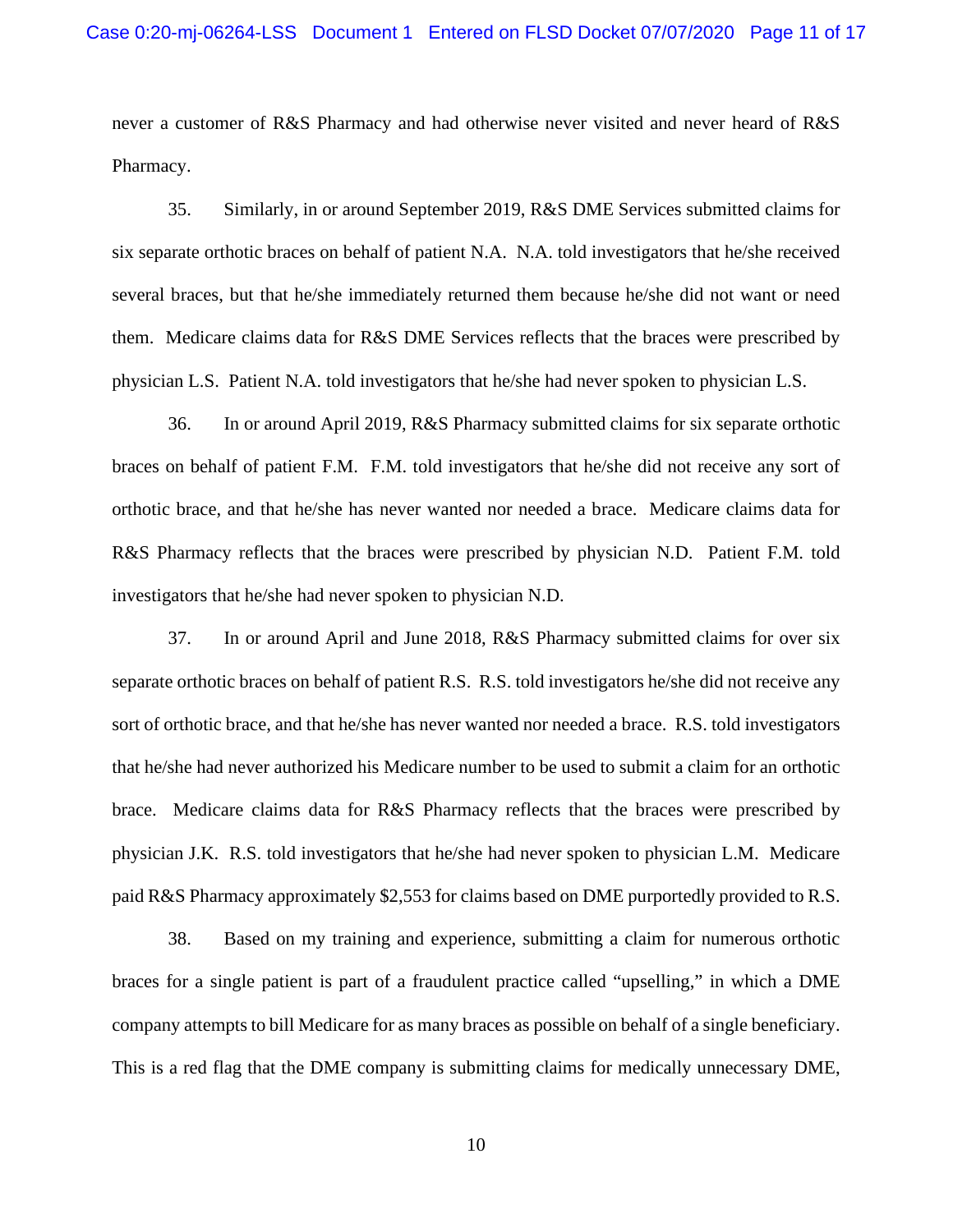because, barring an unusual situation (for example, where a patient has been in a car accident), a single patient is unlikely to require multiple types of orthotic braces at one time.

39. Medicare revoked R&S Pharmacy's enrollment on February 24, 2020.

40. On or about March 1, 2020, R&S DME Services submitted a request to voluntarily withdraw from the Medicare Program.

# **III.The PPP Scheme and False Representations Made to Lender 1 and Lender 2**

### The Paycheck Protection Program

41. The Coronavirus Aid, Relief, and Economic Security ("CARES") Act is a federal law enacted in or around March 2020 and designed to provide emergency financial assistance to the millions of Americans who are suffering the economic effects caused by the COVID-19 pandemic. One source of relief provided by the CARES Act was the authorization of up to \$349 billion in forgivable loans to small businesses for job retention and certain other expenses, through a program referred to as the Paycheck Protection Program (defined previously as "PPP"). In or around April 2020, over \$300 billion in additional PPP funding was authorized by Congress.

42. In order to obtain a PPP loan, a qualifying business must submit a PPP loan application, which is signed by an authorized representative of the business. The PPP loan application requires the business (through its authorized representative) to acknowledge the program rules and make certain affirmative certifications in order to be eligible to obtain the PPP loan. In the PPP loan application, the small business (through its authorized representative) must state, among other things, its: (a) average monthly payroll expenses; and (b) number of employees. These figures are used to calculate the amount of money the small business is eligible to receive under the PPP. In addition, businesses applying for a PPP loan must provide documentation showing their payroll expenses.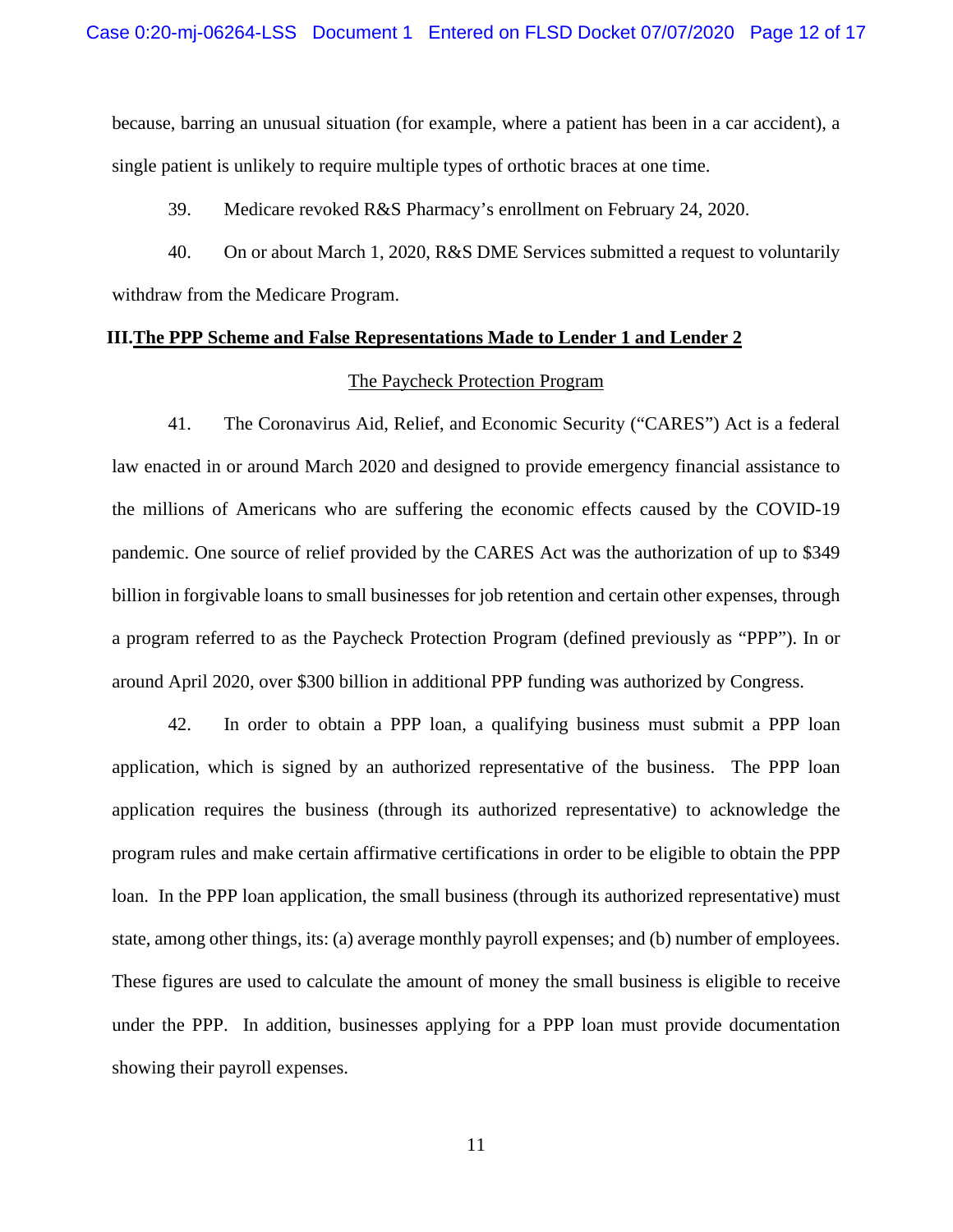43. A PPP loan application must be processed by a participating financial institution (the lender). If a PPP loan application is approved, the participating financial institution funds the PPP loan using its own monies, which are 100% guaranteed by Small Business Administration (SBA). Data from the application, including information about the borrower, the total amount of the loan, and the listed number of employees, is transmitted by the lender to the SBA in the course of processing the loan.

44. PPP loan proceeds must be used by the business on certain permissible expenses payroll costs, interest on mortgages, rent, and utilities. The PPP allows the interest and principal on the PPP loan to be entirely forgiven if the business spends the loan proceeds on these expense items within a designated period of time after receiving the proceeds and uses a certain amount of the PPP loan proceeds on payroll expenses.

#### R&S Pharmacy SBA Loan Applications to Lender 1

45. On or about April 2, 2020, after Medicare revoked R&S Pharmacy's enrollment, BELONE signed an application for a PPP loan in the amount of \$30,000 on behalf of R&S Pharmacy. Through the loan application, BELONE certified that R&S Pharmacy's average monthly payroll was \$12,000. This application was submitted to Lender 1, a U.S. bank whose deposits were insured by the Federal Deposit Insurance Corporation ("FDIC").

46. On or about April 18, 2020, BELONE signed an application for a PPP loan in the amount of \$20,000 on behalf of R&S Pharmacy. Through the loan application, BELONE certified that R&S Pharmacy employed three employees and its average monthly payroll was \$8,000. This application was also submitted to Lender 1.

47. In each of these applications, BELONE further certified that all of the information provided in the application, and in all supporting documents, was true and accurate, and BELONE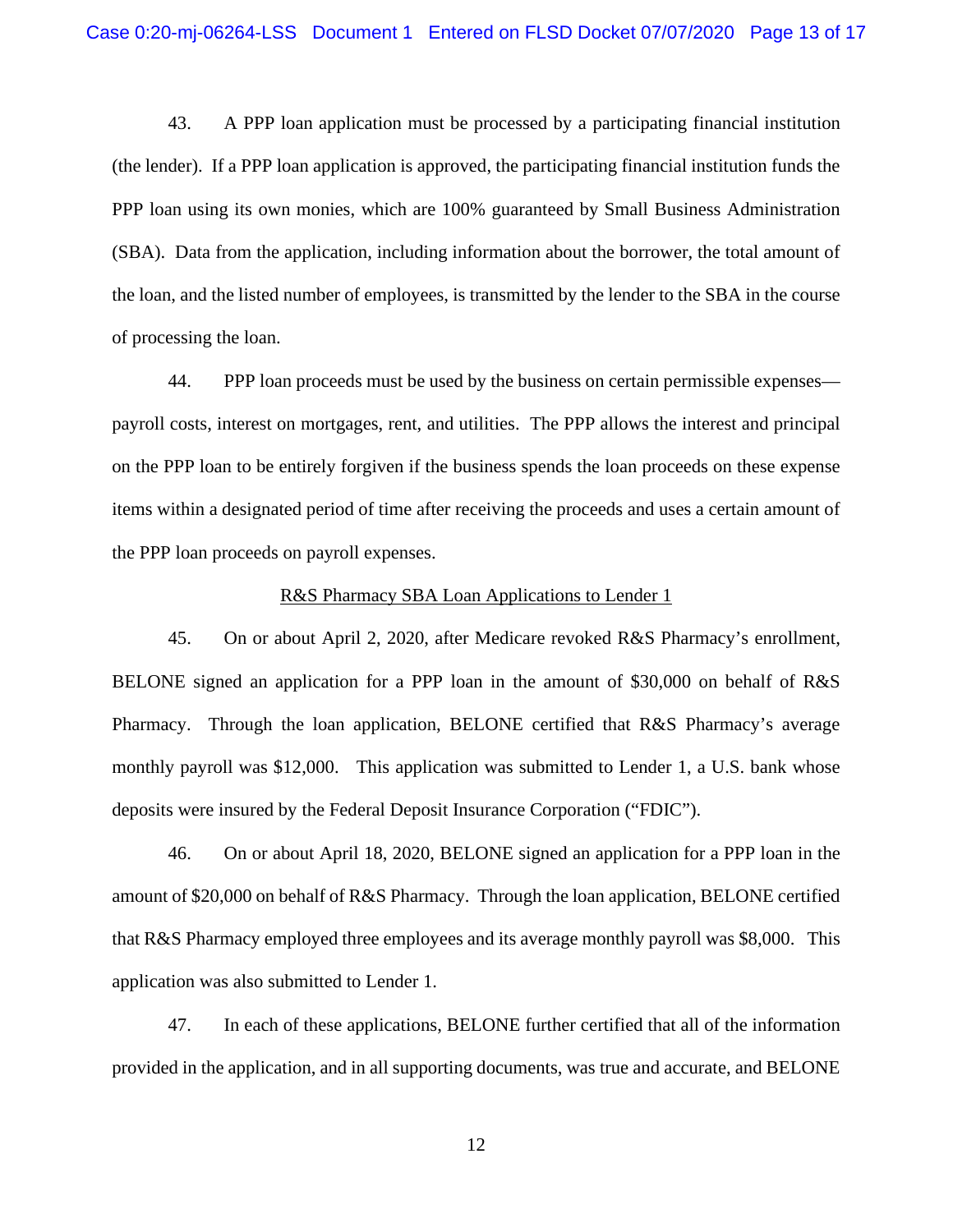understood that knowingly making a false statement to obtain a guaranteed loan from the SBA, if submitted to a federally insured institution, was punishable under 18 U.S.C. § 1014.

48. In support of the loan applications, BELONE submitted several tax documents to Lender 1 which, based upon my review, appear to be falsified. For example, BELONE submitted to Lender 1 a Form 940 for R&S Pharmacy for the year 2019, which identifies total payments to all employees as  $$94,022$ <sup>1</sup>. The version submitted to Lender 1 was signed by BELONE. In contrast, I have obtained from the IRS the actual Form 940 submitted by R&S Pharmacy for the year 2019. The Form 940 submitted to the IRS identifies the total payments to all employees as \$41,222.57 (less than half of the amount reported on the Form 940 submitted by BELONE to Lender 1).

49. Employees of Lender 1 who reviewed the application determined that the tax documents supplied by BELONE appeared to be "made up." Accordingly, Lender 1 denied the loan applications submitted by BELONE for R&S Pharmacy.

# R&S Pharmacy SBA Loan Application to Lender 2

50. On or about April 8, 2020, BELONE signed a third application for a PPP loan in the amount of \$22,500 on behalf of R&S Pharmacy, and submitted this application to Lender 2, a second lender that was offering PPP loans. Through the loan application, BELONE certified that:

- a. R&S Pharmacy employed three employees and its average monthly payroll was \$9,000.
- b. All loan proceeds would be used only for business-related purposes, which BELONE stated would be payroll, lease/mortgage, or utilities expenses.

<sup>&</sup>lt;sup>1</sup> IRS Form 940 is used to report an employer's federal annual unemployment tax returns.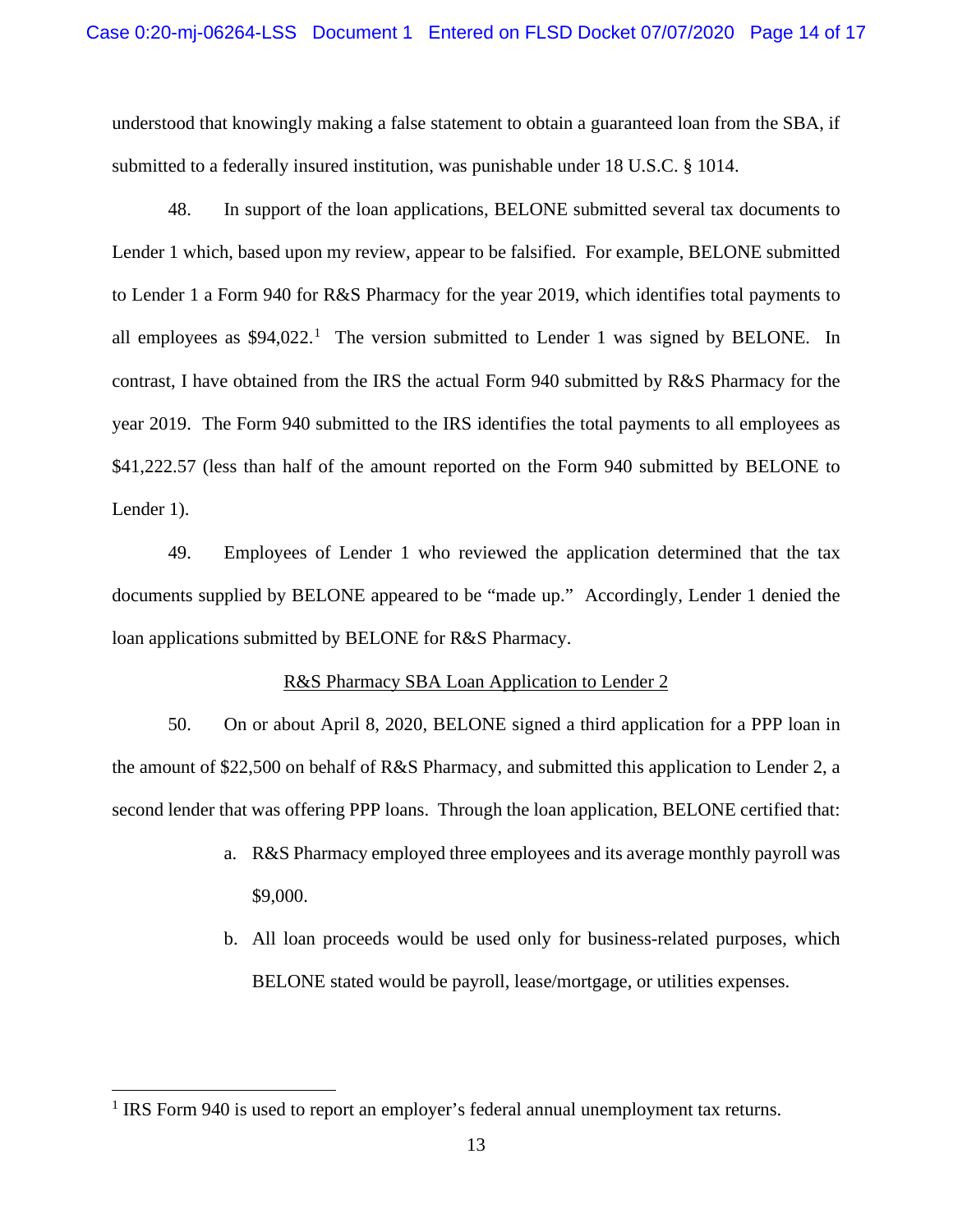- c. R&S Pharmacy was not engaged in any activity that is illegal under federal, state, or local law.
- d. All of the information provided in the application, and in all supporting documents, was true and accurate, and BELONE understood that knowingly making a false statement to obtain a guaranteed loan from the SBA was punishable under the law.

51. In support of the loan application, BELONE submitted to the bank several tax documents which, based upon my review, appear to be falsified. In pertinent part, the tax documents differ in significant respects from the tax documents that R&S Pharmacy filed with the IRS. For example, BELONE submitted a Form 940 for R&S Pharmacy for the year 2019, electronically signed by BELONE, which identifies total payments to all employees as \$94,022. As discussed above, the actual Form 940 for the year 2019 that was submitted to the IRS was not signed by BELONE and identifies the total payments to all employees as \$41,222.57.

52. On or about May 6, 2020, BELONE electronically signed an SBA Loan Note in which he expressly agreed that all certifications, authorizations, and representations made in the PPP Application Form "remain true and accurate as of the date of this Note" and that the proceeds of the loan would be used for payroll; rent; or utilities cost, and that no part of the proceeds would be used for personal purposes.

53. Based on the application submitted by BELONE to Lender 2, the PPP loan was approved by Lender 2. Loan proceeds were then disbursed through an FDIC-insured institution working in partnership with Lender 2, into an account ending in x7998 at Lender 1 in the name of R&S Pharmacy, over which BELONE had signatory authority.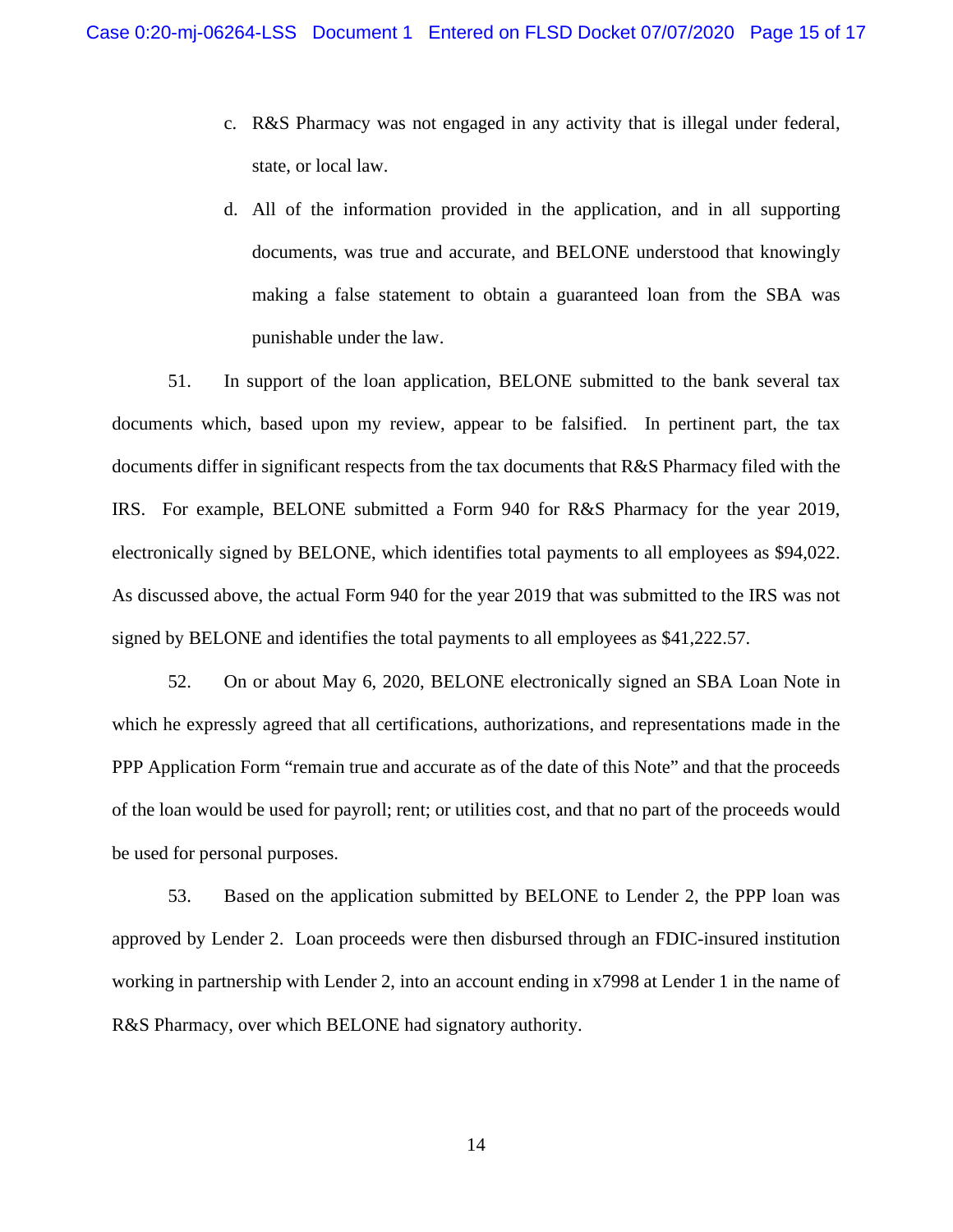# Banking and Florida Department of Revenue Wage Analysis

54. Records obtained from the Florida Department of Revenue do not identify any wages paid by R&S Pharmacy in 2020. Additionally, Florida Department of Revenue records reflect that R&S Pharmacy has only paid wages to two employees, and that R&S Pharmacy's wages for the last three quarters of 2019 were less than half of what BELONE reported in the PPP Applications.

55. Banking records for R&S Pharmacy similarly reflect wage payments to two employees, S.I. and D.R, for the years 2019 and 2020. Department of Revenue and banking data reflect that D.R. has not received payment from R&S Pharmacy since October 2019. R&S Pharmacy paid S.I. approximately \$655 in January 2020 and approximately \$800 in May 2020.

56. With the exception of the approximately \$800 paid to S.I. in May 2020, none of the R&S Pharmacy PPP loan proceeds appear to have been used for payroll, rent, or utilities as represented by BELONE in the loan application.

- 57. Instead, following the deposit of PPP funds, funds were transferred as follows:
	- a. Approximately \$12,000 was placed into a personal account in the name of BELONE.
	- b. Approximately \$3,060 was transferred via wire payment to Telemedicine Company B, a telemedicine company that is known to law enforcement. Telemedicine Company B advertises that it provides "97% conversions." Based on my training and experience, this means that Telemedicine Company B generates doctors' orders for 97% of patients referred to Telemedicine Company B, a strong red flag that physicians are signing doctors' orders regardless of medical necessity.